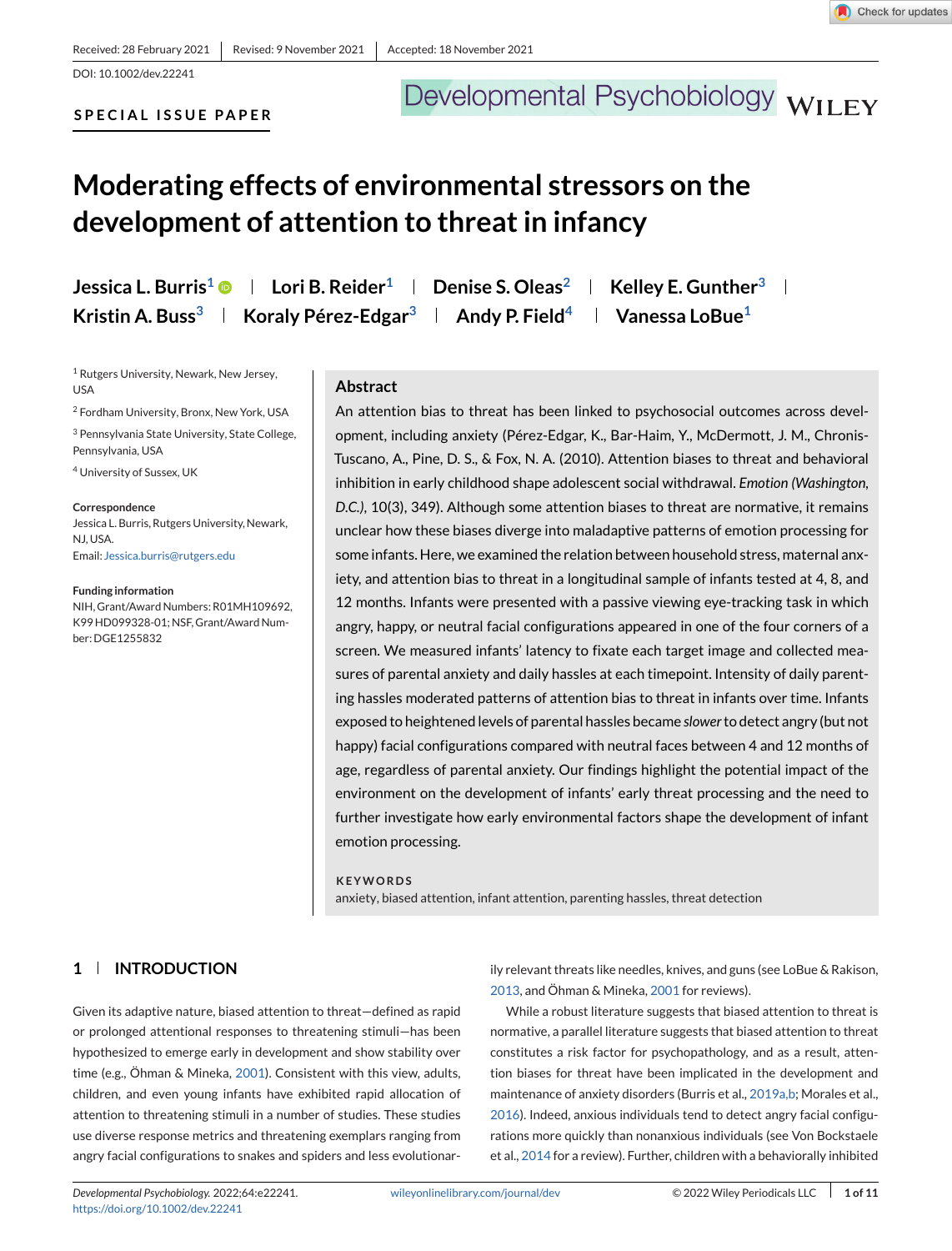temperament, who are at a heightened risk for the development of anxiety, detect threatening facial configurations even faster than noninhibited children as early as 5 years of age (LoBue & Pérez–Edgar, [2014\)](#page-9-0).

There is some suggestion that the early association between attention biases to threat and anxiety points to a causal mechanism. As such, developmental studies are important for examining the underlying factors that contribute to both normative and divergent trajectories of attention bias over time. A small but growing literature on the development of attention biases to threat in infancy has recently emerged using a variety of passive looking paradigms with eye tracking (for review, see Burris et al., [2019a,b\)](#page-8-0). For example, in a large sample of infants and young children ranging from 9 to 48 months, researchers have reported evidence of a normative attention bias towards emotional facial configurations over neutral ones (Burris et al., [2017\)](#page-8-0). Further, several studies have shown that infants as young as 5 months of age do not differentially attend to happy versus fearful facial configurations, but by 7 months, infants look longer at fearful than happy configurations (Peltola et al., [2013;](#page-9-0) Peltola et al., [2009\)](#page-9-0). Follow-up longitudinal work shows that this bias for stereotypical fear configurations decreases over time and is not correlated with attention bias patterns at the age of 2 years, demonstrating a great deal of variability and potential instability in infants' biased attention patterns over time (Peltola et al., [2018\)](#page-9-0).

Such variability could suggest that attention biases for threat are only normative in the first few months of life, and that individual factors, such as a behaviorally inhibited temperament, begin shaping trajectories of attention bias shortly thereafter. Other factors associated with socioemotional functioning and anxiety risk, such as maternal anxiety, may also play a role in shaping these trajectories. Indeed, maternal anxiety has been associated with less infant engagement with emotional facial configurations (Vallorani et al., [2021a\)](#page-10-0), and with infants' greater engagement with threatening facial configurations specifically in both prospective (Morales et al., [2017\)](#page-9-0) and longitudinal studies (Vallorani et al., [2021b\)](#page-10-0). Although biological factors may drive this relation as well, it is possible that anxious or stressed caregivers project different kinds of emotional input to their infants, affecting how infants perceive emotional information. If this is the case, broader environmental factors might also shape the development of infants' attention biases for threat over time.

Evidence from previous literature suggests that environmental factors impact attention biases for threat. For example, physically abused children allocate more attention to threat-relevant stimuli than do nonabused children (Shackman et al., [2007\)](#page-9-0), as do adults who have experienced trauma (Lakshman et al., [2020\)](#page-9-0). Attention biases also interact with other experiential factors to increase risk for psychopathology. For example, attention bias to threat moderates the link between violence exposure and anxiety symptoms in young children (Briggs-Gowan et al., [2015\)](#page-8-0). Further, in one study, researchers reported that both attention bias to threat and experiencing a recent traumatic event were related to future trauma-related symptoms in a large sample of young children, with experience of abuse moderating the link between attention bias and future trauma symptoms (Briggs-Gowan

et al., [2016\)](#page-8-0). This work suggests that acute negative environmental events—such as physical abuse, trauma, or exposure to violence—are all related to attention biases to threat and might interact with attention biases to elevate a child's risk for psychopathology.

While there is evidence that acute negative environments can impact attentional patterns toward threat, less research exists to explore the impact of normative levels of negative factors in the environment. One commonly experienced feature of a normative environment that has received little attention in the literature is everyday parenting stress, or what can be operationalized as "parenting hassles" (Crnic & Greenberg, [1990\)](#page-9-0). Perceptions of daily parenting hassles are a core tenet of parents' subjective daily experience, and high levels of parenting hassles can be considered a proxy for parenting stress, carrying implications for parental health and parenting efficacy (Crnic et al., [2005\)](#page-9-0). Research suggests that even minor parenting hassles can translate to meaningful differences in the way parents interact with their infants and young children. For example, heightened levels of parenting hassles have been linked to more authoritarian parenting behaviors and less positive and less responsive interactions with children (Belsky et al., [1995;](#page-8-0) Crnic & Greenberg, [1990;](#page-9-0) Deater-Deckard & Scarr, [1996\)](#page-9-0). Mechanistically, such negative parenting behaviors may lead to increased exposure to negative emotional information in the infant's immediate environment, which in turn may increase vigilance, or rapid attention to identifying threatening facial expressions over the course of development.

The current study investigates the potential impact of parenting stress, as measured by the self-reported intensity of daily parenting hassles, on the development of biased attention to threat in early infancy. Infants were tested at 4, 8, and 12 months of age. During testing, infants underwent an attentional vigilance task (Fu et al., [2020\)](#page-9-0), where they were presented with a single emotional facial configuration (angry, happy, or neutral) on one of the four corners of a screen. Biased attention to threat was operationalized as visual latency to fixate angry emotional facial configurations compared with happy or neutral configurations. We obtained this metric using eye tracking, allowing us to study *when* in development attention biases to threat first develop, and as well as *how* the environment of a young infant is associated with threat perception.

We hypothesized that, over time, infants from households with high levels of daily parenting hassles would exhibit faster latencies or increased attentional vigilance to angry faces compared with happy or neutral faces. Given the association between anxiety and attention biases to threat in previous literature, we also hypothesized that parental anxiety may play a mediating role in the relation between biased attention to threat and parental stress.

## **2 METHOD**

These data were collected as part of the Longitudinal Anxiety and Temperament Study (see Pérez-Edgar et al., [2021,](#page-9-0) for a description of the full method). Eye-tracking data for the current analyses were collected from infants longitudinally at their 4-, 8-, and 12- month assessments,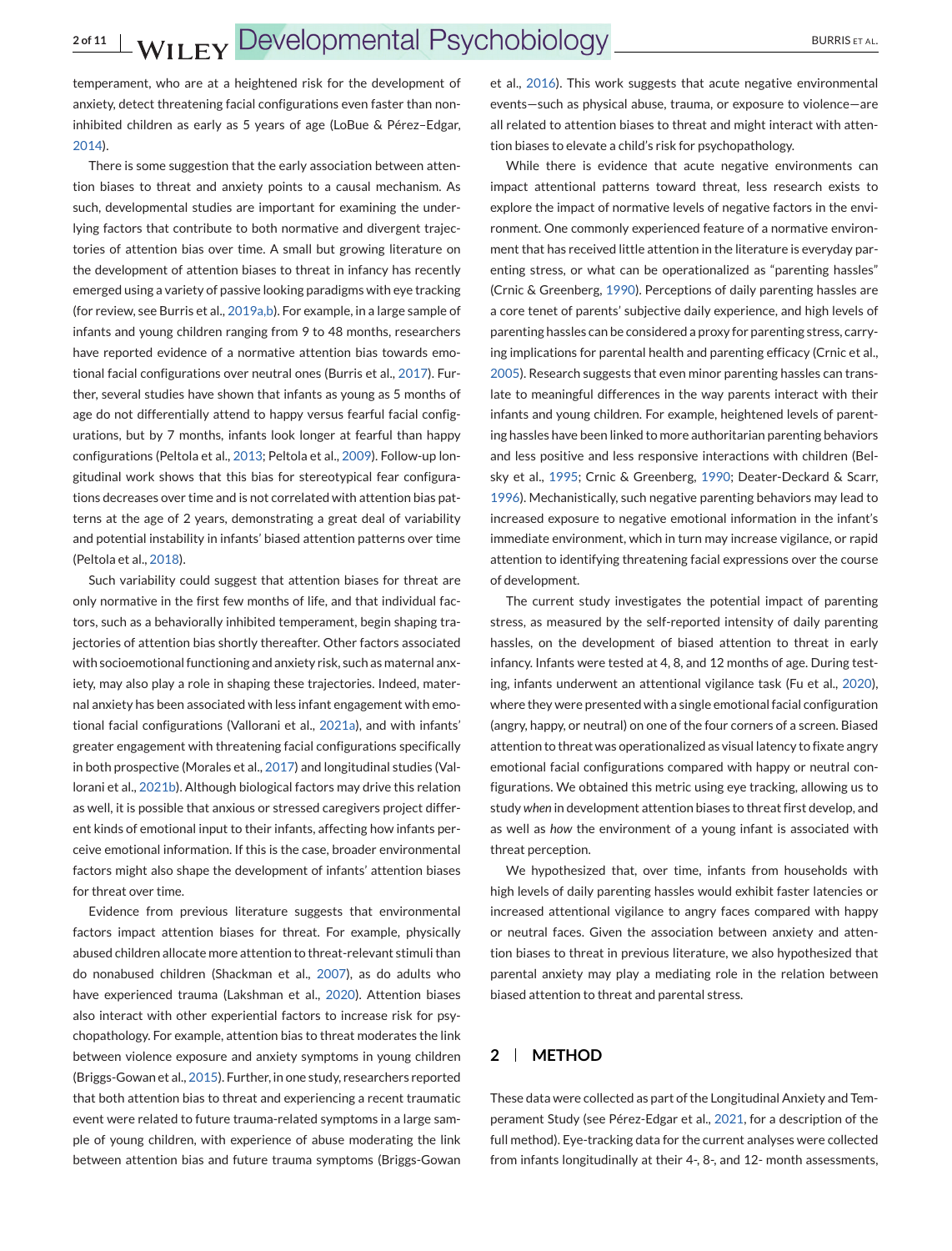and caregivers self-reported measures of daily parenting hassles and anxiety at each time point. Most caregivers completed the questionnaires online at home prior to the visit, but in some cases, they were completed in the laboratory or over the phone.

## **2.1 Participants**

Participants were recruited through local baby registries (40% families) and university-sponsored participant databases (13% families). In addition, we used a variety of community-level recruitment strategies, such as visiting local lactation/parenting classes, communicating with families at local community events, and talking to parents at local hospitals, health care centers, and Women's and Infant Centers. Community recruiting identified 38% of our families. The remaining 10% of families were recruited by word-of-mouth. Prospective families were contacted by letter, email, or phone explaining the motivations and methods of the study. The Institutional Review Boards at the Pennsylvania State University and Rutgers University approved all procedures and parents provided written consent and were compensated for their participation.

Infants and their caregivers were enrolled when the infants were 4 months of age (*N* = 298; 151 males, 147 females;  $M_{\text{age}} = 4.80$  months;  $SD<sub>age</sub> = .80$ , Range<sub>age</sub> = 3.27-7.60 months), with an additional 46 participants enrolled at 8 months (*N* = 46; 19 males, 27 females;  $M_{\text{age}} = 8.83$  months;  $SD_{\text{age}} = .73$ , Range<sub>age</sub> = 7.53-10.20 months), and 13 participants at 12 months (*N* = 13; 6 males, 7 females;  $M_{\text{age}} = 12.73$  months;  $SD_{\text{age}} = 1.12$ , Range<sub>age</sub> = 10.63-14.90 months), for a total enrollment of 357 infants in the full sample (176 males, 181 females). Participants were recruited from areas surrounding three sites: State College, PA (*N* = 167), Harrisburg, PA (*N* = 81), and Newark, NJ (*N* = 109).

Caregivers identified 58 of the infants (16%) as African American/Black, nine (3%) as Asian, 78 (22%) as Latinx, 180 (50%) as white, and 27 (8%) as mixed race. Five (1%) additional caregivers declined to provide this information. Across the sample, 49 families (14%) reported a household income of \$15,000 or less, 20 (6%) reported \$16,000–\$20,000, 22 (6%) reported \$21,000–\$30,000, 16 (5%) reported \$31,000-\$40,000, 22 (6%) reported \$41,000–\$50,000, 29 (8%) reported \$51,000–\$60,000, and 140 (39%) reported an income above \$60,000. Fifty-nine (17%) additional caregivers declined to provide this information. For mother's education, 11 (3%) completed grade school only, 17 (5%) had some high school, 36 (10%) graduated from high school, 57 (16%) had some college or trade/technical degree, 73 (20%) were college graduates, 58 (16%) had graduate training, and 66 (19%) had a graduate degree; 39 (11%) additional caregivers declined to provide this information. For fathers, 11 (3%) completed grade school only, 15 (4%) had some high school, 50 (14%) graduated from high school, 60 (17%) had some college or trade/technical degree, 70 (20%) were college graduates, 42 (12%) had graduate training, and 56 (16%) had a graduate degree; 53 (15%) additional caregivers declined to provide this information.

#### **2.2 Measures**

#### 2.2.1 | Eye-tracking

Eye-tracking data were collected during an infant vigilance task to assess infants' ability to detect emotional facial configurations (Fu et al., [2020;](#page-9-0) Burris et al., [2019b\)](#page-8-0). The task included 90 trials, with each trial beginning with a randomly presented fixation-dependent attention getting "Baby Sensory" animated video with a black background and classical music dubbed in. Each trial was initiated when the infant's attention was on the video clip presented centrally on the screen, which was triggered either when the infant fixated for at least 100 ms or when the experimenter determined that the infant was looking at the video clip. If the participant did not attend to the center of the screen, the slide advanced after 10,000 ms. Each trial continued with a random presentation of a face stimulus in one of the four corners of the screen. Faces were sampled from the NimStim face set and appeared for up to 4000 ms or until the participant fixated it for 100 ms (Tottenham et al., [2009\)](#page-9-0). Ten actors (five male) provided neutral, happy, or angry, closed mouth images. Facial stimuli were approximately 9.50 cm  $\times$  6.50 cm and the visual angle of each face was 9.05 $^{\circ}$ (H) × 6.20◦ (W). Faces were approximately 16.59◦ visual angle from center. No face stimuli appeared in the same location consecutively, and the order of face stimuli were randomized across participants. Location of the faces was counterbalanced across the four corners of the screen. There were 4000 ms white screens that were shown after every 7th trail to minimize habituation and predictive looking. Task design and recording were completed by Experiment Center and data were collected on SMI eye trackers, either a RED or REDm system, which offered comparable specifications (SensoMotoric Instruments, Teltow, Germany).

The raw (*X,Y*) position of fixations was exported from BeGaze (SensoMotoric Instruments). An area of interest (AOI) encircling and including the entire face stimulus was created and exported from BeGaze. A 2 cm "error margin" was added to each ellipse, to account for deviation permitted in the calibration procedure. Data processing was restricted to gaze data within the face AOI. An in-house processing script was written in R (R Development Core Team, [2020\)](#page-9-0) to measure latency to fixate upon the face AOI on each trial.

Metrics were cleaned on a trial-by-trial level. If a fixation was not detected to the face AOI during a trial, that trial was not included in latency calculations. To calculate a threshold for the minimum number of trials infants should have to be included in the analyses, we adapted a method from Goldsworthy [\(2016\)](#page-9-0) where we calculated the percent difference between the average latency for each individual trial, and the average mean latency for all trials for each participant. Using a threshold of 10%, we determined that infants needed to provide usable data on at least 10 trials of each emotion category to be included in our analyses. This is the point where average mean latencies per trial deviated by more than 10% of the mean latency for all trials. After data cleaning, average latencies were calculated for each emotion (the number of total valid cases can be found in Table [2](#page-4-0) for each emotion).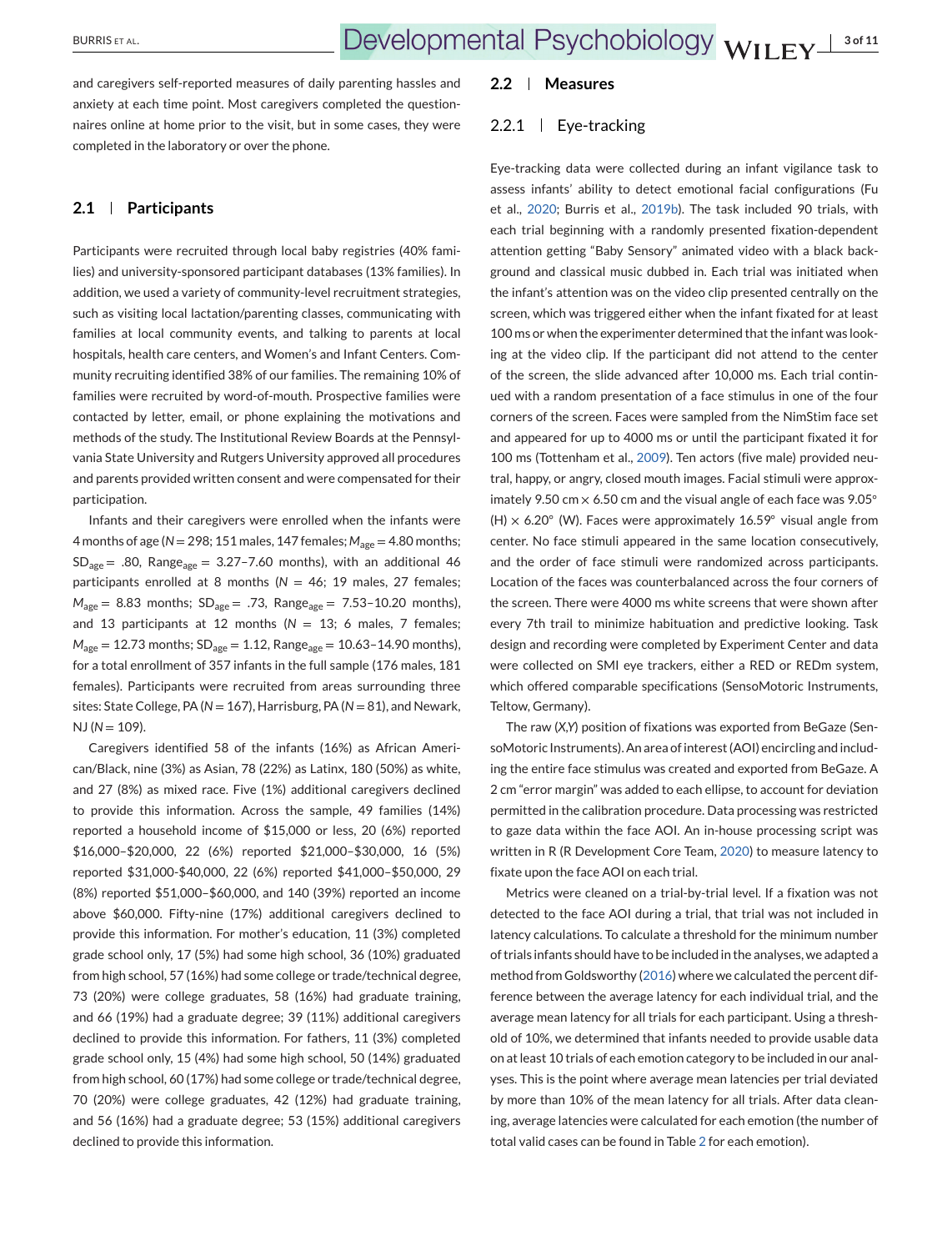#### 2.2.2 | Parenting hassles

Parenting stress was measured at the 4-, 8-, and 12-month time points using the Parenting Daily Hassles Scale-Revised (PDHS-R). The PDHS-R is a 20-item survey designed to assess both the frequency and intensity of daily hassles experienced by parents (Crnic & Booth, [1991\)](#page-9-0). Each item describes an event that may routinely occur in families with young children (e.g., being nagged, whined at, complained to) and parents note how frequent (rarely, sometimes, a lot, or constantly) and intense the "hassle" from these events have been for them within the past 6 months using a 1–5 scale. Responses are not child specific, and the survey is not designed to capture relational difficulties with any particular child or a certain sized family. The current study used the sum of the intensity scale. Internal consistency for this scale for the total sample was strong across time points:  $α<sub>4-months</sub> = .89$ ,  $α<sub>8-months</sub> = .89$ ,  $α<sub>12-months</sub> = .88$ ).

### 2.2.3 | Parent anxiety

Parental anxiety was measured at the 4-, 8-, and 12-month time points using the Beck Anxiety Inventory (BAI). The BAI is a 21-item selfreport questionnaire for evaluating the severity of anxiety in healthy and psychiatric populations (Beck et al., [1988\)](#page-8-0). The BAI was specifically designed to distinguish cognitive and somatic symptoms of anxiety from symptoms of depression. Parents rated individual symptoms of anxiety (e.g., fear of losing control) in the past month using a 4-point Likert scale (0 = not at all,  $1 =$  mildly, 2 = moderately, 3 = severely). The BAI is scored by adding the ratings for all 21 items, for a score range from 0 to 63. Higher scores indicate greater symptom severity. The BAI has very good psychometric properties among multiple outpatient samples (Morin et al., [1999;](#page-9-0) Steer et al., [1994;](#page-9-0) Wetherell & Areán, [1997\)](#page-10-0). Internal consistency of the measure for the total sample was strong across time points ( $\alpha_{4\text{-months}} = .91$ ,  $\alpha_{8\text{-months}} = .89$ ,  $\alpha_{12\text{-months}} = .93$ ) and adequate test-retest reliability has been demonstrated for anxiety patients (*r* = .75 to .83; Beck, Steer & Garbin, [1988;](#page-8-0) de Beurs et al., [1997\)](#page-9-0). The measure is also moderately correlated with anxiety (*r* = .36 to .69) and depression measures (*r* = .25 to .56) completed by psychiatric (Beck et al., [1988\)](#page-8-0) and normative samples (Osman et al., [1997\)](#page-9-0).

#### **2.3 Data analysis plan**

Models were fit using R 4.0.2. (R Core Team, [2020\)](#page-9-0) and the following packages: emmeans (Lenth, [2020\)](#page-9-0), lme4 (Bates et al., [2015\)](#page-8-0), mice (van Buuren & Groothuis-Oudshoorn, [2011\)](#page-10-0), papaja (Aust & Barth, [2020\)](#page-8-0), and tidyverse (Wickham, [2017\)](#page-10-0).

#### 2.3.1 | Model estimation

Multiple imputation using chained equations was used to handle missing values. Multiple imputation consists of three-phases: an imputa-

tion phase, a fitting phase and a pooling phase. First, *m* versions of the raw data are created in which missing values are imputed by predicting them from a set of auxiliary variables. The statistical model to test the hypothesis of interest is then fitted to each of the imputed data sets in turn (the fitting stage). Finally, these models are combined to yield parameter estimates and standard errors that are pooled across the *m* models fitted to the imputed datasets (Rubin, [1987\)](#page-9-0).

Using multiple imputation, model parameters will be unbiased when missing values on a variable *X* are unrelated to *X* itself. Provided this condition is met, it is acceptable for missing values on a variable *X* to be related to other variables in the data (so called missing at random, MAR) or not (so called missing completely at random, MCAR). Both MAR and MCAR conditions rely on missing values on a variable *X* being unrelated to *X* itself, which makes these conditions untestable, because to test them one would need to know the values of the missing variables (Enders, [2010;](#page-9-0) Field, [2021;](#page-9-0) Raykov, [2011\)](#page-9-0). The practical issue is whether MAR (the less restrictive assumption) is a reasonable assumption, and it can be made more reasonable by using an inclusive strategy during imputation (Collins et al., [2001;](#page-9-0) White et al., [2011\)](#page-10-0). That is, predict missing values on a given variable from a model that includes measured variables that might reasonably predict their missingness (so called auxiliary variables).

In keeping with best practice, imputation was done at the item-level rather than on scale totals (Enders, [2010\)](#page-9-0) and the imputation model included all variables in the final model as well as scale totals for BAI and PDHS-R. Specifically, items on each measure (BAI, PDHS-R, and vigilance task) were predicted from (1) other items on the same measure at the same time point (but not other time points), (2) scale totals of other measures (but not the individual items) at the same time point, (3) test site, household income, and highest parent education level if they predicted items with a correlation greater than 0.2. For PDHS-R, the frequency and intensity subscales were treated as separate measures (i.e., PDHS-R hassles items were predicted from other hassles items at the same time point and the scale total for frequency and vice versa). So that scale totals could be imputed using item-level imputations, passive imputation was used (van Buuren, [2018;](#page-10-0) van Buuren & Groothuis-Oudshoorn, [2011\)](#page-10-0).

Even with moderate missingness, estimates are unbiased with 5–20 imputations (Enders, [2010;](#page-9-0) van Buuren, [2018\)](#page-10-0). More than 20 imputations are necessary only with missingness greater than 50% (Enders, [2010\)](#page-9-0). We used 50 imputation samples to err on the side of caution.

Imputations were performed using the mice package (van Buuren & Groothuis-Oudshoorn, [2011\)](#page-10-0) with all values imputed using predictive mean matching (PMM). Using PMM ensures that missing values are always replaced with values observed in the data and so tends to keep the distributional properties of the observed scores (Field, [2021;](#page-9-0) van Buuren, [2018\)](#page-10-0). Having imputed 50 data sets, the lme4 package (Bates et al., [2015\)](#page-8-0) was used to fit the model to each sample and model estimates were then pooled using mice (van Buuren & Groothuis-Oudshoorn, [2011\)](#page-10-0). BAI and PDHS-R were standardized to *z*-scores prior to analysis (to make their scales comparable).

Interaction terms were followed up by estimating the rate of change of attentional biases when PDHS-R hassles was at −1.5, 0, and 1.5,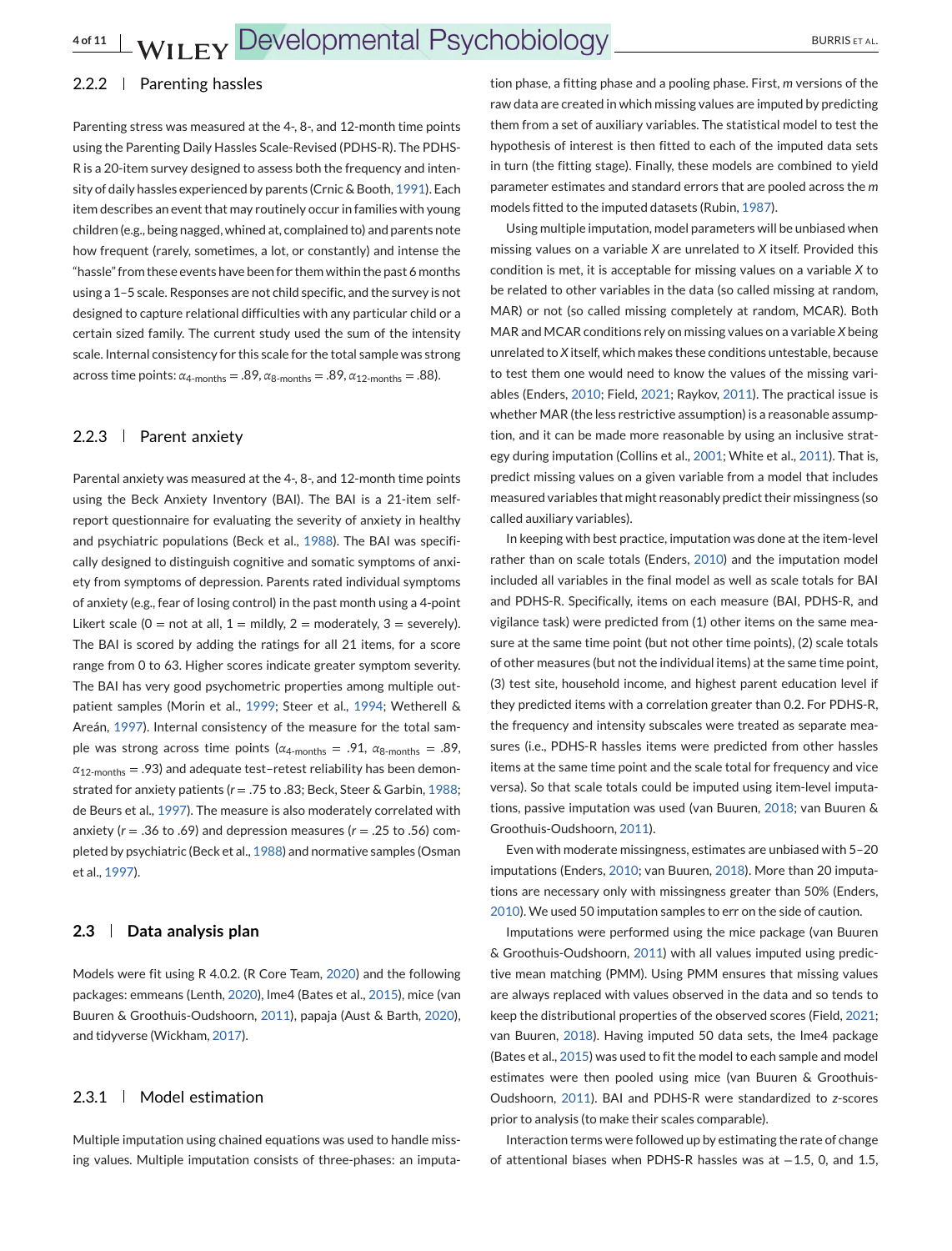## <span id="page-4-0"></span>**TABLE 1** Missing value patterns for individual items

| Measure          | <b>Time</b>  | 0%     | $1 - 50%$ | $50 - 100%$ | 100%<br>missing |
|------------------|--------------|--------|-----------|-------------|-----------------|
| BAI              | 4 months 226 |        | 16        | 4           | 111             |
| BAI              | 8 months     | 191    | 11        | 1           | 154             |
| BAI              | 12 months    | 151    | 17        | 1           | 188             |
| PDHS-R (hassles) | 4 months     | 182 22 |           | 7           | 146             |
| PDHS-R (hassles) | 8 months     | 145    | 32        | 2           | 178             |
| PDHS-R (hassles) | 12 months    | 123    | 19        | 6           | 209             |

*Note*. For PDHS-R the category "0% < missing < 50%" includes participants with exactly 50% missing.

which represents low, average, and high levels, and BAI was set at average levels. These analyses were conducted using the emmeans package (Lenth, [2020\)](#page-9-0).

#### 2.3.2 | Model selection

A growth model was fitted in which time (*j*) is nested within participant (*i*). The effect of anxiety and hassles occur at level 1 (they vary over time). This situation is described by the following model:

Bias<sub>ij</sub> = [
$$
\gamma_{00} + \gamma_{10}
$$
Time<sub>ij</sub> +  $\gamma_{20}$ BAI<sub>ij</sub> +  $\gamma_{30}$ PDHS-R<sub>ij</sub>  
+  $\gamma_{40}$ Time<sub>ij</sub> × BAI<sub>ij</sub> +  $\gamma_{50}$ Time<sub>ij</sub> × PDHS-R<sub>ij</sub>  
+  $\gamma_{60}$ BAI<sub>ij</sub> × PDHS-R<sub>ij</sub> +  $\gamma_{70}$ Time<sub>ij</sub> × BAI<sub>ij</sub> × PDHS-R<sub>ij</sub>]  
+ [ $\zeta_{0i}$  +  $\zeta_{1i}$ Time<sub>ij</sub> +  $\epsilon_{ij}$ ]

This model includes a random slope and intercept for time, but no other predictors.Most of the 50 models had zero estimates for the variance in the slope for time, so that parameter was removed leaving only a random intercept (which also resulted in many zero estimates for the variance in intercepts across imputation samples).

Therefore, the final model fitted in each imputation sample was:

Bias<sub>ij</sub> = [
$$
\gamma_{00} + \gamma_{10}
$$
Time<sub>ij</sub> +  $\gamma_{20}$ BAI<sub>ij</sub> +  $\gamma_{30}$ PDHS-R<sub>ij</sub>  
+  $\gamma_{40}$ Time<sub>ij</sub> × BAI<sub>ij</sub> +  $\gamma_{50}$ Time<sub>ij</sub> × PDHS-R<sub>ij</sub>  
+  $\gamma_{60}$ BAI<sub>ij</sub> × PDHS-R<sub>ij</sub> +  $\gamma_{70}$ Time<sub>ij</sub> × BAI<sub>ij</sub> × PDHS-R<sub>ij</sub>]  
+ [ $\zeta_{0i} + \epsilon_{ij}$ ]

### 2.3.3 | Missing values

Table 1 shows the pattern of missing data for items on the BAI and PDHS-R (hassles). Typically, participants responded to all items or no items at each time point with a small number partially completing the questionnaires. Table 2 shows the number of complete cases on vigilance trials at each time point.

Of the 357 families enrolled, there were 182 IDs that had missing data at every time point on at least one of BAI, PDHS-R, or the vigilance

### **TABLE 2** Valid cases for the vigilance task

| <b>Time</b> | Angry | <b>Happy</b> | <b>Neutral</b> |
|-------------|-------|--------------|----------------|
| 4 months    | 73    | 74           | 72             |
| 8 months    | 141   | 145          | 140            |
| 12 months   | 112   | 112          | 110            |

task. In the absence of any information at all about the change over time of variables, the missing information could not be imputed for these cases. The 182 cases that were excluded from the imputation process due to fully missing data consisted of the following number of cases: 20 (missing BAI, PDHS-R, and the vigilance task), 67 (missing both BAI and PDHS-R), 22 (missing both BAI and vigilance tasks), and 36 (missing both PDHS-R and vigilance task). The remaining 175 participants were included in all imputed samples.

### 2.3.4 | RESULTS

.

Table [3](#page-5-0) shows the summary information for all measures. Tables [4](#page-5-0) and [5](#page-5-0) show the parameters for the unconditional growth models (without PDHS-R or BAI included) for the latency to respond to threat compared with the neutral stimuli (Table [4\)](#page-5-0) and happy compared with the neutral stimuli (Table [5\)](#page-5-0). In both cases, there is not a significant change over time in the relative attention to emotional stimuli compared with the neutral ones. Table [6](#page-5-0) shows the parameter estimates for the model predicting bias for angry faces (relative to neutral). There was a significant main effect of PDHS-R intensity of hassles, suggesting that attention bias to threat, overall, was affected by parental perception of intensity of hassles. More importantly, PDHS-R hassles intensity significantly moderated the rate of change of attentional bias to threat over time.

A simple slopes analysis revealed that at low levels of hassles intensity (1.5 standard deviations below the mean),  $\gamma = -9.64$  [-22.64, 3.36], and average levels,  $\gamma = 4.67$  [-2.94, 12.29], attentional biases showed little change over time with confidence intervals for the change over time crossing zero. However, at high levels of hassles intensity (1.5 standard deviations above the mean) attentional bias to threat significantly changed over time,  $\gamma = 18.99$  [2.08, 35.90]. The parameter estimate indicates that for every month elapsed, the difference between visual latency to angry and visual latency to neutral faces increased by 18.99 ms, or approximately 160 ms over the 8 months elapsed during this study.

So, at 12 months, infants with caregivers who are high on intensity of hassles are predicted to take 160 ms longer to react to angry faces than to neutral faces than they were at 4 months of age. Interestingly, this effect was not further moderated by BAI and BAI did not significantly predict attentional bias to angry faces or change over time. Figure [1](#page-6-0) shows this relationship. As can be seen from the figure, infants who have caregivers who are high on intensity of hassles are faster to detect angry faces than other infants at 4 months, but get slower over time.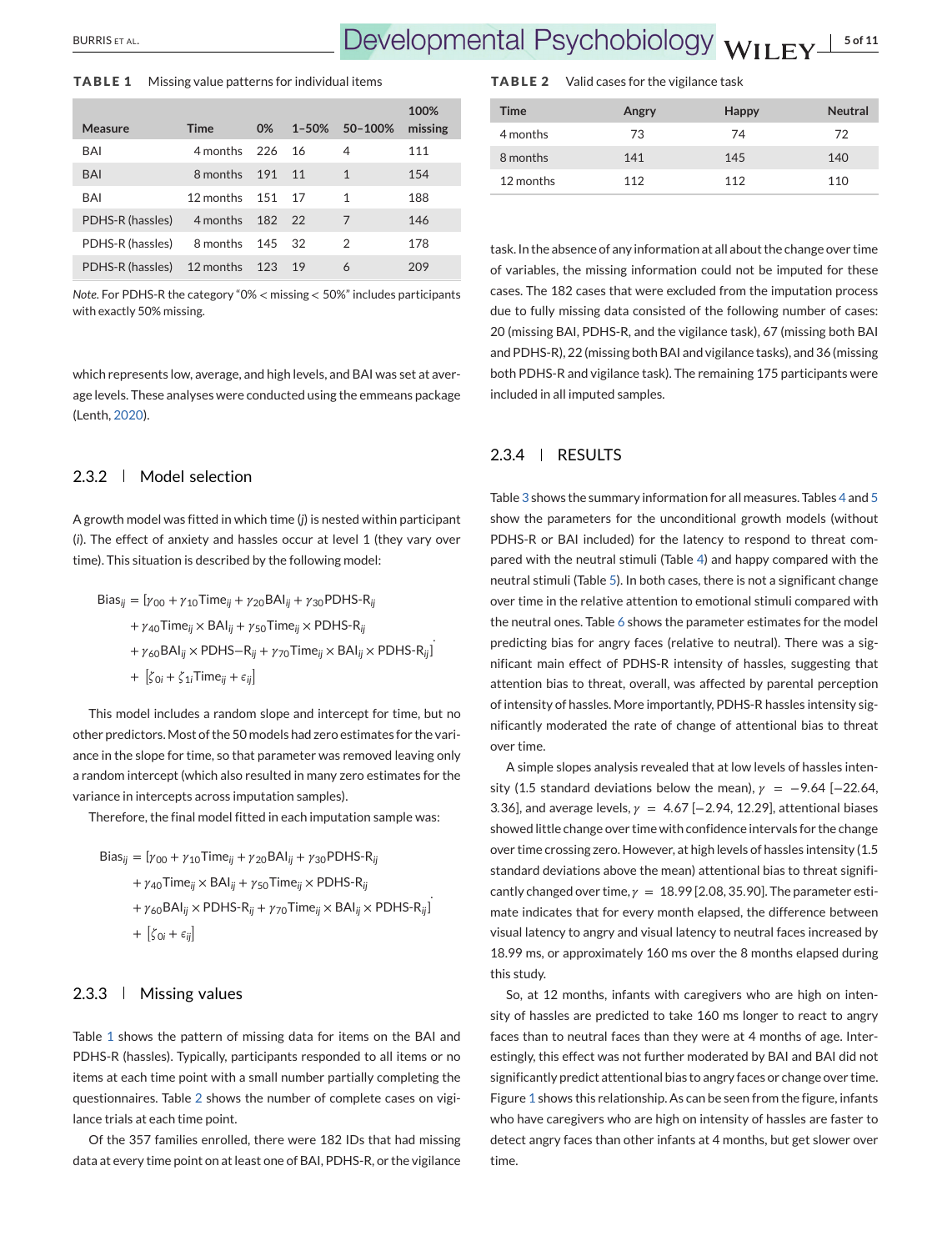## <span id="page-5-0"></span>**6 of 11** BURRIS ET AL.

| Measure                | <b>Time</b> | $\mathsf{n}$ | Range              | M      | <b>SD</b> | 95% CI           |
|------------------------|-------------|--------------|--------------------|--------|-----------|------------------|
| BAI                    | 4 months    | 246          | $0 - 53$           | 6.71   | 7.83      | [5.73, 7.70]     |
| <b>BAI</b>             | 8 months    | 203          | $0 - 35$           | 5.39   | 6.31      | [4.52, 6.26]     |
| BAI                    | 12 months   | 169          | $0 - 42$           | 7.01   | 8.66      | [5.69, 8.32]     |
| Mean latency (angry)   | 4 months    | 73           | $307.25 - 1336.39$ | 651.18 | 208.43    | [602.54, 699.81] |
| Mean latency (angry)   | 8 months    | 141          | $201.67 - 1086.69$ | 497.45 | 148.26    | [472.77, 522.14] |
| Mean latency (angry)   | 12 months   | 112          | $294.21 - 946.69$  | 503.67 | 136.14    | [478.18, 529.16] |
| Mean latency (happy)   | 4 months    | 74           | $242.95 - 1257.17$ | 642.80 | 197.87    | [596.95, 688.64] |
| Mean latency (happy)   | 8 months    | 145          | $265.91 - 1161.69$ | 514.93 | 159.26    | [488.78, 541.07] |
| Mean latency (happy)   | 12 months   | 112          | $320.15 - 923.93$  | 476.84 | 114.75    | [455.36, 498.33] |
| Mean latency (neutral) | 4 months    | 72           | $331.42 - 1371.14$ | 617.61 | 205.16    | [569.39, 665.82] |
| Mean latency (neutral) | 8 months    | 140          | $258.34 - 1158.36$ | 493.38 | 142.85    | [469.51, 517.25] |
| Mean latency (neutral) | 12 months   | 110          | $302.51 - 901.53$  | 488.12 | 124.47    | [464.59, 511.64] |
| PDHS-R (hassles)       | 4 months    | 211          | $1 - 81$           | 35.32  | 13.04     | [33.55, 37.09]   |
| PDHS-R (hassles)       | 8 months    | 179          | $1 - 76$           | 36.33  | 12.50     | [34.49, 38.17]   |
| PDHS-R (hassles)       | 12 months   | 148          | $2 - 77$           | 36.31  | 12.95     | [34.21, 38.41]   |

**TABLE 4** Parameter estimates for unconditional growth model (angry vs. neutral stimuli)

| <b>Effect</b> | $\gamma$ SE | 95% CI                                                  | $\mathbf{r}$ | DE | $\boldsymbol{p}$ |
|---------------|-------------|---------------------------------------------------------|--------------|----|------------------|
|               |             | lntercept -17.45 22.12 [-61.76, 26.85] -0.79 56.01 .433 |              |    |                  |
| Time          |             |                                                         |              |    |                  |

**TABLE 5** Parameter estimates for unconditional growth model (happy vs. neutral stimuli)

| <b>Effect</b> | $\gamma$ | SE | 95% CI                                                | $+$ | <b>DF</b> |  |
|---------------|----------|----|-------------------------------------------------------|-----|-----------|--|
|               |          |    | lntercept 25.09 23.90 [-22.94, 73.11] 1.05 49.30 .299 |     |           |  |
| Time          |          |    | $-4.05$ 3.96 $[-11.97, 3.86]$ $-1.02$ 63.49 .310      |     |           |  |

Table [7](#page-7-0) shows the parameter estimates for the model predicting bias for happy faces (relative to neutral). No variables significantly predicted attention bias to happy faces or its rate of change over time. Figure [2](#page-7-0) visually depicts the results for happy trials.

## **3 GENERAL DISCUSSION**

The current study investigated the impact of parenting stress and anxiety on the development of attention biases to threat in a longitudinal sample of infants across the first year of life. Biased attention to threat was measured using a vigilance task in which infants passively viewed emotional facial configurations appearing on a screen, and relative latency to visually fixate each face category (angry, happy, neutral) was the outcome of interest. Parenting stress was measured using the PDHS-R, a self-report measure of daily parenting hassles, while anxiety was measured using the BAI.

Results showed that perceived intensity of daily parenting hassles, a proxy of parenting stress, moderated the development of attention bias to threat in young infants over time. When parenting stress was at low or average levels, infants' attention to threat did not significantly change from 4 to 12 months. However, high levels of parenting stress were related to change in infants' attention bias to threat over time. At 4 months of age, infants exposed to heightened levels of parental stress were faster to detect angry facial configurations compared with

**TABLE 6** Parameter estimates for predictors of attentional bias to angry stimuli

| <b>Effect</b>                     | $\gamma$ | <b>SE</b> | 95% CI              |         | DF     | $\boldsymbol{p}$ |
|-----------------------------------|----------|-----------|---------------------|---------|--------|------------------|
| Intercept                         | $-22.78$ | 22.85     | $[-68.69, 23.13]$   | $-1.00$ | 49.73  | .324             |
| <b>Times</b>                      | 4.66     | 3.88      | $[-3.08, 12.41]$    | 1.20    | 61.12  | .233             |
| BAI                               | $-8.15$  | 15.82     | $[-39.56, 23.26]$   | $-0.51$ | 96.84  | .608             |
| <b>PDHSR</b>                      | $-69.35$ | 26.39     | $[-122.70, -16.00]$ | $-2.63$ | 39.58  | .012             |
| $Time \times BAI$                 | 0.98     | 2.64      | $[-4.23, 6.19]$     | 0.37    | 148.18 | .710             |
| Time $\times$ PDHS-R              | 9.54     | 4.42      | [0.66, 18.41]       | 2.16    | 50.06  | .036             |
| $BAI \times PDHS-R$               | 3.07     | 12.66     | $[-21.97, 28.12]$   | 0.24    | 126.99 | .808             |
| Time $\times$ BAI $\times$ PDHS-R | 0.44     | 2.38      | $[-4.27, 5.15]$     | 0.19    | 150.93 | .853             |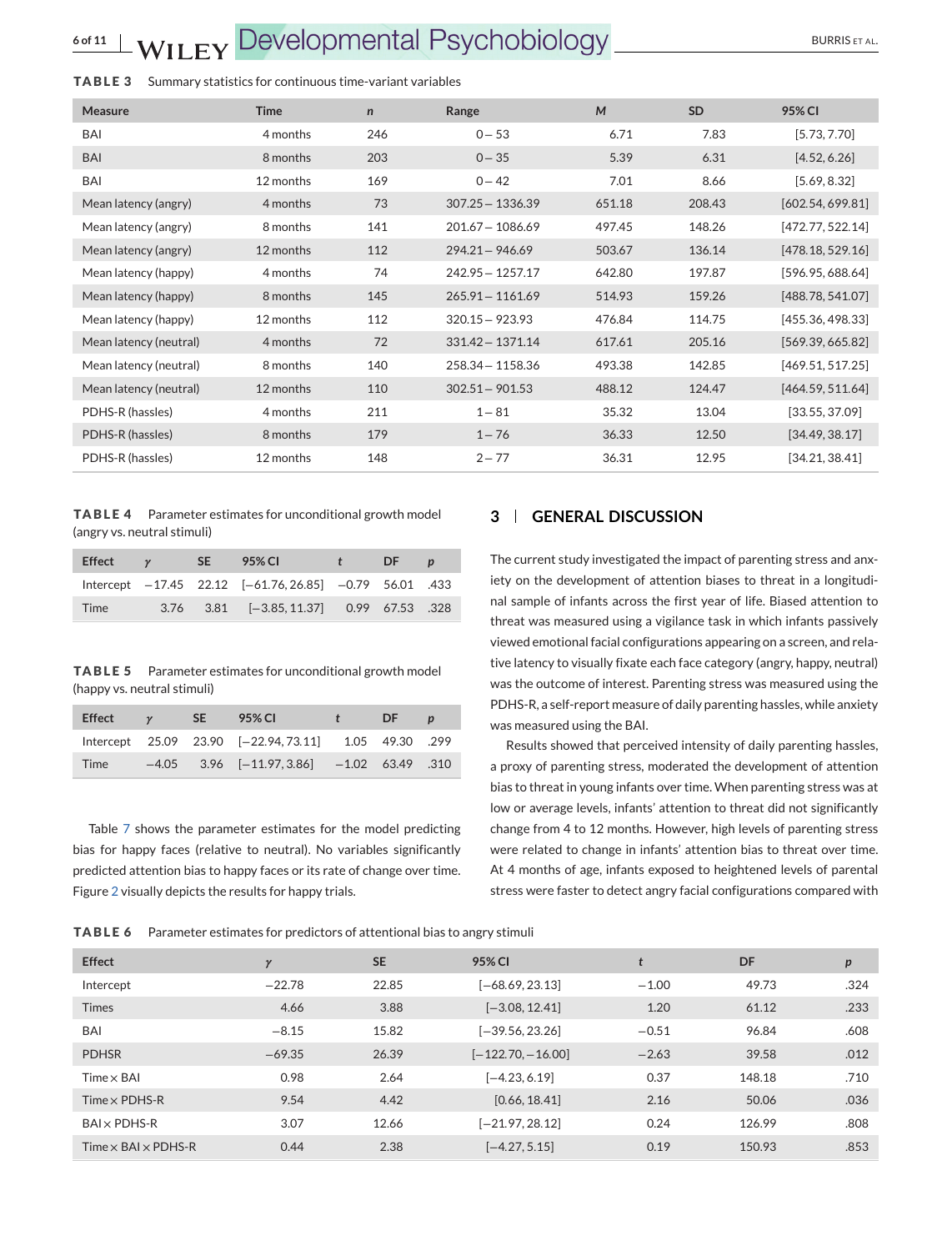<span id="page-6-0"></span>BURRIS ET AL. *DEVelopmental Psychobiology* WILEY<sup>170f11</sup>



FIGURE 1 Relation between bias to angry faces and parenting hassles from 4 to 12 months. At 12 months, infants with caregivers who are high on intensity of hassles are predicted to take 160 ms longer to react to angry faces than to neutral faces than they were at 4 months of age

the infants exposed to average or low levels of parental stress. Additionally, they became *slower* to detect angry (but not happy) facial configurations compared with the neutral faces over the course of the first year of life. Interestingly, these results were not impacted by parental anxiety levels.

The data suggest that infants of parents who experience high levels of parenting stress are more vigilant to threat as early as 4-months of age and are becoming *less* vigilant to threatening facial configurations as they age during the first year. While exposure to negative affect in the environment was not directly examined in this study, these findings could indicate that prolonged exposure to heightened levels of parenting stress in early infancy could be related to increased exposure to negative affect in the home. Our data suggest that increased exposure to parenting stress is initially related to heightened attentional responses, with infants' attentional systems prioritizing detection of threat early in development, and then a slowing of attentional responsivity to negative affect over time in the first year of life. Consistent with previous literature, an alternative, though not mutually exclusive possibility, is that infants are becoming less responsive to the presence of a threatening face. While additional longitudinal data are needed to speak to this trajectory, a dampened or avoidant response to negative emotions could be viewed as adaptive in a stressful environment (e.g., Pollak & Kistler, [2002\)](#page-9-0).

Altogether, these results are some of the first to demonstrate that parents' perception of a stressful home environment is related to changes in attention biases to threat in infants. Importantly, these patterns are evident *very* early in life, as early as 4 months of age, and are changing in response to the environment within the first year of life. This is consistent with previous research demonstrating significant developmental change in infants' perception of emotional facial configurations around the same time (e.g., Grossmann, [2010\)](#page-9-0). In other words, during this critical time in the first year of life when there are significant changes in infants' understanding of emotional facial expressions, presumed emotional input from the environment is already associated with that learning, beginning as early as 4– 12 months. Importantly, this also raises the possibility that further and more significant developmental changes could occur well past the first year. These results have important implications for the direction of future research, as well as the design of potential interventions to mitigate the negative long-term associations between attention biases to threat and the development of anxiety. Most specifically, we find evidence that the environment begins to shape emotion perception by 4 months of age, suggesting that interventions at the earliest time points might be necessary to mitigate any long-term consequences. However, understanding the potential long-term consequences of these divergent trajectories also requires future research.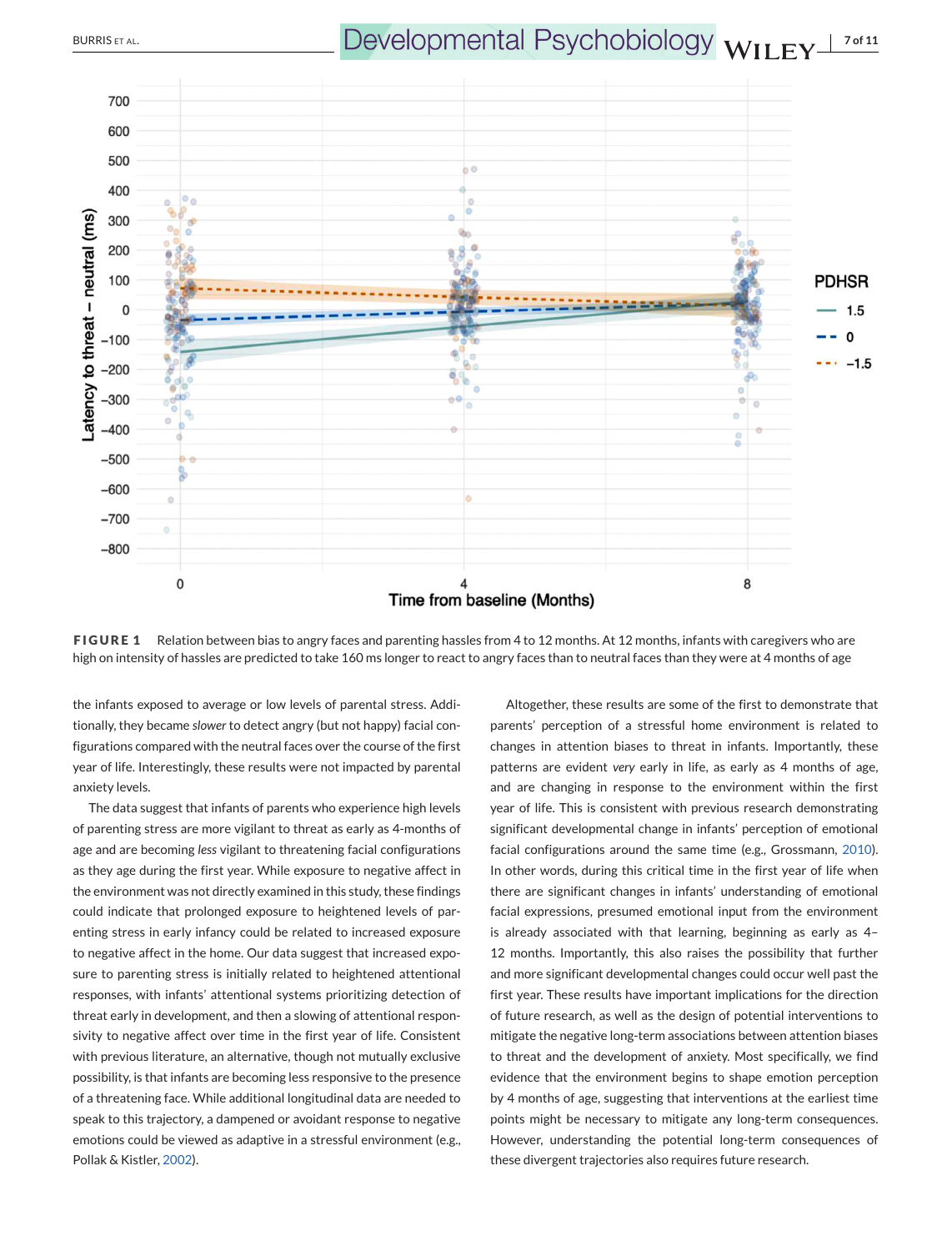## <span id="page-7-0"></span>**8 of 11 | WII FY Developmental Psychobiology Manual Act AL.** BURRIS ET AL.

#### **TABLE 7** Parameter estimates for predictors of attentional bias to happy stimuli

| <b>Effect</b>                     | $\gamma$ | <b>SE</b> | 95% CI            | t       | DF     | p    |
|-----------------------------------|----------|-----------|-------------------|---------|--------|------|
| Intercept                         | 23.09    | 25.38     | $[-28.03, 74.21]$ | 0.91    | 44.63  | .368 |
| <b>Times</b>                      | $-3.51$  | 4.15      | $[-11.81, 4.79]$  | $-0.85$ | 58.20  | .401 |
| BAI                               | $-4.76$  | 18.17     | $[-40.96, 31.43]$ | $-0.26$ | 74.66  | .794 |
| PDHS-R                            | $-24.40$ | 29.61     | $[-84.47, 35.67]$ | $-0.82$ | 35.53  | .415 |
| $Time \times BAI$                 | 0.70     | 3.20      | $[-5.65, 7.05]$   | 0.22    | 89.63  | .827 |
| Time $\times$ PDHS-R              | 1.71     | 4.87      | $[-8.10, 11.52]$  | 0.35    | 45.67  | .727 |
| $BAI \times PDHS-R$               | $-3.48$  | 14.88     | $[-33.06, 26.09]$ | $-0.23$ | 86.74  | .815 |
| Time $\times$ BAI $\times$ PDHS-R | 0.01     | 2.71      | $[-5.36, 5.37]$   | 0.00    | 109.44 | .999 |



**FIGURE 2** Relation between bias to happy faces and parenting hassles from 4 to 12 months. No variables significantly predicted attention bias to happy faces or its rate of change over time

Despite the multimodal and longitudinal approach of the current study, there are several limitations that warrant discussion. While accounted for statistically, we have patterns of missing data in both the eye tracking data and the questionnaires, which are typical of large longitudinal samples, particularly with infants. Further, we were not able to provide data on how these early biases predict anxiety-related behaviors, as our infants were only 12 months of age at their final testing session. Data collection at later time points is still ongoing, so that such relations can be investigated in future research. Additionally, we

did not have a direct measure of parenting stress. However, results on the PDHS-R have been highly correlated with stress in the literature (Crnic & Greenberg, [1990;](#page-9-0) Crnic et al., [2005\)](#page-9-0). While the PDHS-R is an acceptable measure of parenting stress with children of all ages, using the PDHS-R in a sample of parents with young infants could be considered a limitation given that some items on the measure will not apply if a parent only has one young child (e.g., sibling arguments). Further, we did not examine several factors that could directly or indirectly lead to the reported levels of daily parenting hassles, including number of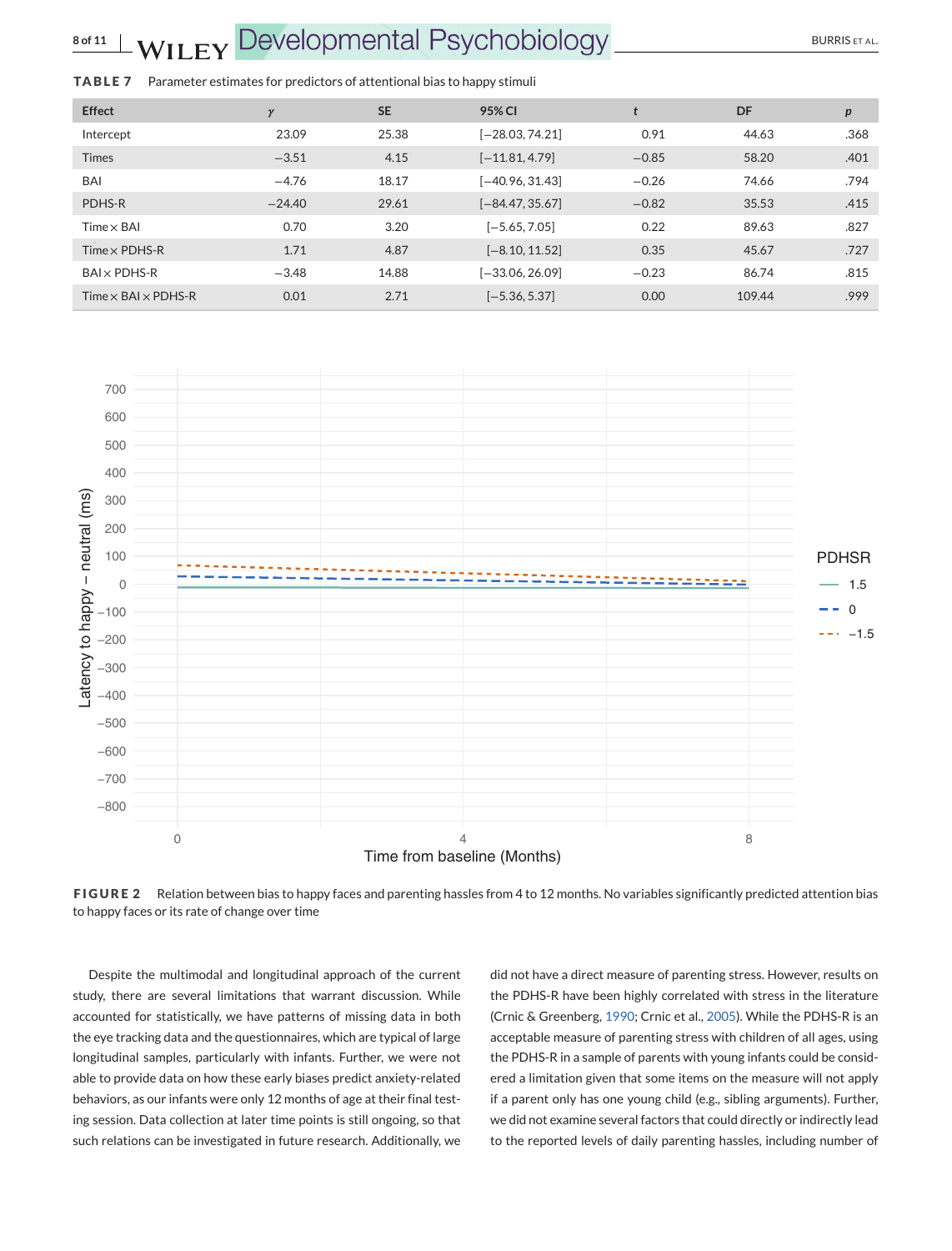<span id="page-8-0"></span>children in the household, child temperament, parental psychopathology, and factors related to socioeconomic status. These are all important factors to investigate in future research. However, the current study's focus on stress associated with parenting hassles in general is an important starting point for future research aimed at identifying how environmental stress impacts infants' emotional behavior over time.

Although this study presents some of the first evidence of the environmental impact on biased attention to threat very early in life, again, it is only a first step. Indeed, parenting hassles can be a relatively minor stressor compared with other environmental factors that might pose a greater risk to infants' developing attention to emotional information. For example, there is little research to date on the impact of extreme stressors—such as violence exposure—on the development and change of attention biases patterns to threat over time. Previous research has shown that children who have been physically maltreated show altered abilities for discriminating and categorizing threatening facial expressions (Pollak & Kistler, [2002\)](#page-9-0). Further, Gulley et al. [\(2014\)](#page-9-0) found that the link between family violence and adolescents' anxiety levels was strongest in participants who showed the largest attention bias to threat. However, participants in these previous studies were already at or near adolescence.

Parallel work in younger populations is sparse but has shown evidence of extreme stressors in the environment impacting attention patterns in younger children (Pine et al., [2005;](#page-9-0) Shackman et al., [2005\)](#page-9-0). Children exposed to violence in the home who had posttraumatic stress disorder showed a greater attention bias to angry faces than those who were exposed to violence but did not have a diagnosis of posttraumatic stress disorder (Swartz et al., [2011\)](#page-9-0). Additional work with young children showed that attention to threat may amplify the impacts of exposure to violence in the family, with greater family violence predicting heightened anxiety and trauma symptoms in young children, and attention bias moderating the link between that anxiety and violence exposure (Briggs-Gowan et al., 2015).

The current findings corroborate these studies, suggesting that the development of negative aspects of the environment are associated with emotion perception significantly earlier than mid to late childhood. More specifically, our results indicate that normative environmental factors related to stress can impact and interact with attentional patterns by 4 months of age. However, there is still very little research in this domain, particularly on the impact of infants' exposure to heightened levels of stress, negative emotionality, violence, and instability in the home on emotion perception and understanding over time (Conger et al., [2010;](#page-9-0) Fitzpatrick & Bldizar, [1993;](#page-9-0) Hatch & Dohrenwent, [2007\)](#page-9-0). Thus, future research with very young infants is needed to examine the potential impact that factors related to adverse environments have on the development of attention biases to threat over time. Again, these results point to interventions that focus on caregiver emotionality and behavior very early in infancy—before 12 months of age—when trajectories of attention biases are first developing.

The current research suggests that a stressful home environment is related to changes in attention biases to threat in infants, and that this relation begins to develop at a very young age, between 4 and

12 months. The processing of emotional stimuli is critical for typical social development, and specific profiles of attention to emotional stimuli—such as rapid attention and difficulty disengaging from threat—have been linked to psychosocial outcomes across development. Thus, future work in this domain is vital to discovering how a stressful environment might contribute to divergent patterns of infant attention bias over time.

#### **ACKNOWLEDGMENTS**

The study was supported by grants from the National Institute of Mental Health to Drs. Koraly Pérez-Edgar, Kristin A. Buss, and Vanessa LoBue (R01MH109692), to Dr. Jessica Burris (K99 HD099328-01) and Kelley Gunther (NSF, DGE1255832).

#### **CONFLICT OF INTEREST**

The authors declare no conflicts of interests.

#### **DATA AVAILABILITY STATEMENT**

The datasets for this study will be shared on Databrary as data are collected, processed, and curated. Inquiries regarding data sharing and the status of the data can be addressed to the corresponding author.

#### **ORCID**

*Jessica L. Burris* <https://orcid.org/0000-0002-9170-0701>

#### **REFERENCES**

- Aust, F., & Barth, M. (2020). Papaja: Prepare reproducible APA journal articles with R Markdown. *R Package Version 0.1.0.9942*.
- Bates, D., Mächler, M., Bolker, B. M., & Walker, S. (2015). Fitting linear mixed-effects models using Lme4. *Journal of Statistical Software*, *67*, 1–48. <https://doi.org/10.18637/jss.v067.i01>
- Beck, A., Steer, R., & Garbin, M. (1988). Psychometric properties of the Beck Depression Inventory: Twenty-five years of evaluation. *Clinical Psychology Review*, *8*, 77–100. [https://doi.org/10.1016/0272-7358\(88\)90050-5](https://doi.org/10.1016/0272-7358(88)90050-5)
- Belsky, J., Crnic, K., & Woodworth, S. (1995). Personality and parenting: Exploring the mediating role of transient mood and daily hassles. *Journal of Personality*, *63*, 905-929. [https://doi.org/10.1111/j.1467-6494.1995.](https://doi.org/10.1111/j.1467-6494.1995.tb00320.x) [tb00320.x](https://doi.org/10.1111/j.1467-6494.1995.tb00320.x)
- Briggs-Gowan, M. J., Pollak, S. D., Grasso, D., Voss, J., Mian, N. D., Zobel, E., McCarthy, K. J., Wakschlag, L. S., & Pine, D. S. (2015). Attention bias and anxiety in young children exposed to family violence. *Journal of child psychology and psychiatry*, *56*(11), 1194-1201. [https://doi.org/10.1111/jcpp.](https://doi.org/10.1111/jcpp.12397) [12397](https://doi.org/10.1111/jcpp.12397)
- Briggs-Gowan, M. J., Grasso, D., Bar-Haim, Y., Voss, J., McCarthy, K. J., Pine, D. S., & Wakschlag, L. S. (2016). Attention bias in the developmental unfolding of post-traumatic stress symptoms in young children at risk. *Journal of child psychology and psychiatry*, *57*(9), 1083-1091. [https://doi.](https://doi.org/10.1111/jcpp.12577) [org/10.1111/jcpp.12577](https://doi.org/10.1111/jcpp.12577)
- Burris, J. L., Barry-Anwar, R. A., & Rivera, S. M. (2017). An eye tracking investigation of attentional biases towards affect in young children. *Developmental Psychology*, *53*(8), 1418.
- Burris, J. L., Buss, K. A., LoBue, V., Pérez-Edgar, K., & Field, A. P. (2019a). Biased attention to threat and anxiety: On taking a developmental approach. *Journal of Experimental Psychopathology*, *10*(3), 204380871986071. <https://doi.org/10.1177/2043808719860717>
- Burris, J. L., Oleas, D., Reider, L., Buss, K. A., Pérez-Edgar, K., & LoBue, V. (2019b). Biased attention to threat: Answering old questions with young infants. *Current Directions in Psychological Science*, *28*(6), 534-539. <https://doi.org/10.1177/0963721419861415>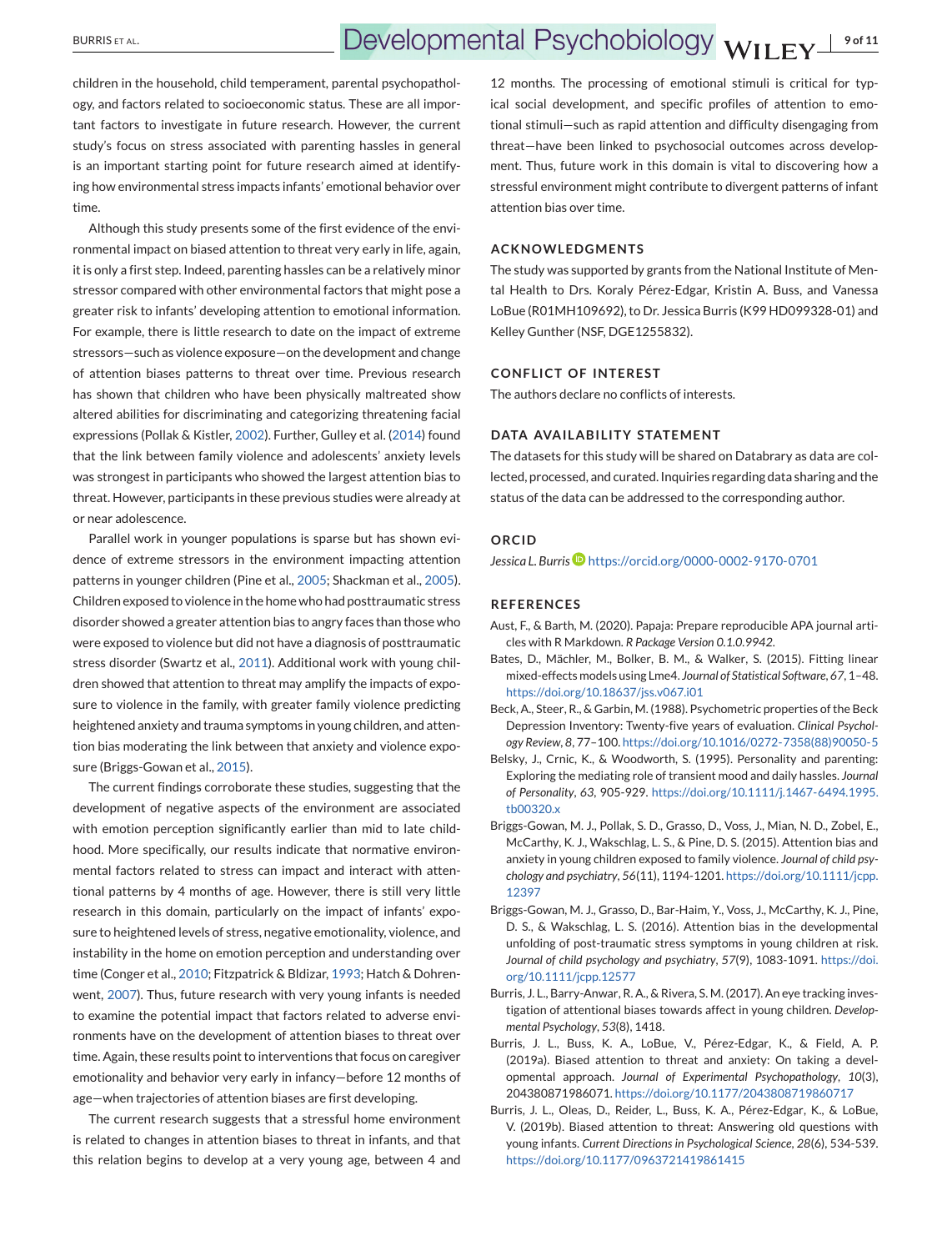## <span id="page-9-0"></span>**10 of 11 | WII FY Developmental Psychobiology** BURRIS ET AL.

- Collins, L. M., Schafer, J. L., & Kam, C.-M. (2001). A comparison of inclusive and restrictive strategies in modern missing data procedures. *Psychological Methods*, *6*(4), 330–351. <https://doi.org/10.1037/1082-989X.6.4.330>
- Conger, R. D., Conger, K. J., & Martin, M. J. (2010). Socioeconomic status, family processes, and individual development. *Journal of Marriage and Family*, *72*(3), 685-704. [https://doi.org/10.1111/j.1741-3737.2010.](https://doi.org/10.1111/j.1741-3737.2010.00725.x) [00725.x](https://doi.org/10.1111/j.1741-3737.2010.00725.x)
- Crnic, K. A., & Booth, C. L. (1991). Mothers' and fathers' perceptions of daily hassles of parenting across early childhood. *Journal of Marriage and the Family*,*53*, 1042-1050. <https://doi.org/10.2307/353007>
- Crnic, K. A., Gaze, C., & Hoffman, C. (2005). Cumulative parenting stress across the preschool period: Relations to maternal parenting and child behaviour at age 5. *Infant and Child Development: An International Journal of Research and Practice*, *14*(2), 117-132. <https://doi.org/10.1002/icd.384>
- Crnic, K. A., & Greenberg, M. T. (1990). Minor parenting stresses with young children. *Child development*, *61*(5), 1628-1637. [https://doi.org/10.2307/](https://doi.org/10.2307/1130770) [1130770](https://doi.org/10.2307/1130770)
- Deater-Deckard, K., & Scarr, S. (1996). Parenting stress among dual-earner mothers and fathers: Are there gender differences?. *Journal of Family Psychology*, *10*(1), 45. <https://doi.org/10.1037/0893-3200.10.1.45>
- de Beurs, E., Wilson, K. A., Chambless, D. L., Goldstein, A. J., & Feske, U. (1997). Convergent and divergent validity of the Beck Anxiety Inventory for patients with panic disorder and agoraphobia. *Depression and anxiety*, *6*(4), 140-146. [https://doi.org/10.1002/\(SICI\)1520-6394\(1997\)](https://doi.org/10.1002/(SICI)1520-6394(1997)6:4%3c140::AID-DA2%3e3.0.CO;2-G) [6:4%3c140::AID-DA2%3e3.0.CO;2-G](https://doi.org/10.1002/(SICI)1520-6394(1997)6:4%3c140::AID-DA2%3e3.0.CO;2-G)

Enders, C. K. (2010). *Applied missing data analysis*. New York: Guilford.

- Field, A. P. (2021). *Discovering statistics using R and RStudio (Second)*. London: Sage.
- Fitzpatrick, K. M., & Boldizar, J. P. (1993). The prevalence and consequences of exposure to violence among African-American youth. *Journal of the American Academy of Child & Adolescent Psychiatry*, *32*(2), 424-430.
- Fu, X., Morales, S., LoBue, V., Buss, K. A., & Pérez-Edgar, K. (2020). Temperament moderates developmental changes in vigilance to emotional faces in infants: Evidence from an eye-tracking study. *Developmental Psychobiology*, *62*, 339-352. <https://doi.org/10.1002/dev.21920>
- Goldsworthy, M. R. (2016). Minimum number of trials required for within- and between-session reliability of TMS measures of corticospinal excitability. *Neuroscience*, *320*, 205–209. [https://doi.org/10.](https://doi.org/10.1016/j.neuroscience.2016.02.012) [1016/j.neuroscience.2016.02.012](https://doi.org/10.1016/j.neuroscience.2016.02.012)
- Grossmann, T. (2010). The development of emotion perception in face and voice during infancy. *Restorative Neurology and Neuroscience*, *28*(2), 219– 236.
- Gulley, L. D., Oppenheimer, C. W., & Hankin, B. L. (2014). Associations among negative parenting, attention bias to anger, and social anxiety among youth. *Developmental Psychology*, *50*(2), 577. [https://doi.org/10.](https://doi.org/10.1037/a0033624) [1037/a0033624](https://doi.org/10.1037/a0033624)
- Hatch, S. L., & Dohrenwend, B. P. (2007). Distribution of traumatic and other stressful life events by race/ethnicity, gender, SES and age: A review of the research.*American journal of community psychology*, *40*(3-4), 313-332. <https://doi.org/10.1007/s10464-007-9134-z>
- Lakshman, M., Murphy, L., Mekawi, Y., Carter, S., Briscione, M., Bradley, B., Tone, E. B., Norrholm, S. D., Jovanovic, T., & Powers, A. (2020). Attention bias towards threat in African American children exposed to early life trauma. *Behavioural Brain Research*, *383*, 112513. [https://doi.org/10.](https://doi.org/10.1016/j.bbr.2020.112513) [1016/j.bbr.2020.112513](https://doi.org/10.1016/j.bbr.2020.112513)
- Lenth, R. (2020). Emmeans: Estimated marginal means, aka least-squares means. *R Package Version 1.4.8*.
- LoBue, V., & Pérez-Edgar, K. (2014). Sensitivity to social and non-social threats in temperamentally shy children at-risk for anxiety. *Developmental Science*, *17*, 239-247. <https://doi.org/10.1111/desc.12110>
- LoBue, V., & Rakison, D. (2013). What we fear most: A developmental advantage for threat-relevant stimuli. *Developmental Review*, *33*, 285- 303. <https://doi.org/10.1016/j.dr.2013.07.005>
- Morales, S., Brown, K. M., Taber-Thomas, B. C., LoBue, V., Buss, K. A., & Pérez-Edgar, K. E. (2017). Maternal anxiety predicts attentional bias towards

threat in infancy. *Emotion (Washington, D.C.)*, *17*, 874-883. [https://doi.](https://doi.org/10.1037/emo0000275) [org/10.1037/emo0000275](https://doi.org/10.1037/emo0000275)

- Morales, S., Fu, X., & Pérez-Edgar, K. E. (2016). A developmental neuroscience perspective on affect-biased attention. *Developmental Cognitive Neuroscience*, *21*, 26-41. <https://doi.org/10.1016/j.dcn.2016.08.001>
- Morin, C. M., Landreville, P., Colecchi, C., McDonald, K., Stone, J., & Ling, W. (1999). The Beck Anxiety Inventory: Psychometric properties with older adults. *Journal of Clinical Geropsychology*, *5*(1), 19-29. [https://doi.org/10.](https://doi.org/10.1023/A:1022986728576) [1023/A:1022986728576](https://doi.org/10.1023/A:1022986728576)
- Öhman, A., & Mineka, S. (2001). Fears, phobias, and preparedness: Toward and evolved module of fear and fear learning. *Psychological Review*, *108*, 483-522. <https://doi.org/10.1037/0033-295X.108.3.483>
- Osman, A., Kopper, B. A., Barrios, F. X., Osman, J. R., & Wade, T. (1997). The Beck Anxiety Inventory: Reexamination of factor structure and psychometric properties. *Journal of Clinical Psychology*, *53*(1), 7- 14. [https://doi.org/10.1002/\(SICI\)1097-4679\(199701\)53:1%3c7::AID-](https://doi.org/10.1002/(SICI)1097-4679(199701)53:1%3c7::AID-JCLP2%3e3.0.CO;2-S)[JCLP2%3e3.0.CO;2-S](https://doi.org/10.1002/(SICI)1097-4679(199701)53:1%3c7::AID-JCLP2%3e3.0.CO;2-S)
- Peltola, M. J., Hietanen, J. K., Forssman, L., & Leppänen, J. M. (2013). The emergence and stability of the attentional bias to fearful faces in infancy. *Infancy*, *18*(6), 905–926.
- Peltola, M. J., Leppänen, J. M., Mäki, S., & Hietanen, J. K. (2009). Emergence of enhanced attention to fearful faces between 5 and 7 months of age. *Social Cognitive and Affective Neuroscience*, *4*(2), 134–142.
- Peltola, M. J., Yrttiaho, S., & Leppänen, J. M. (2018). Infants' attention bias to faces as an early marker of social development. *Developmental science*, *21*(6), e12687.
- Pérez-Edgar, K., Bar-Haim, Y., McDermott, J. M., Chronis-Tuscano, A., Pine, D. S., & Fox, N. A. (2010). Attention biases to threat and behavioral inhibition in early childhood shape adolescent social withdrawal. *Emotion (Washington, D.C.)*, *10*(3), 349. <https://doi.org/10.1037/a0018486>
- Pérez-Edgar, K., LoBue, V., Buss, K. A., & Field, A., & LAnTs Team (2021). Study Protocol: Longitudinal Attention and Temperament study (LAnTs). Under review.
- Pine, D. S., Mogg, K., Bradley, B. P., Montgomery, L., Monk, C. S., McClure, E., Guyer, A. E., Ernst, M., Charney, D. S., & Kaufman, J. (2005). Attention bias to threat in maltreated children: Implications for vulnerability to stressrelated psychopathology. *American Journal of Psychiatry*, *162*, 291–296. <https://doi.org/10.1176/appi.ajp.162.2.291>
- Pollak, S. D., & Kistler, D. J. (2002). Early experience is associated with the development of categorical representations for facial expressions of emotion. *Proceedings of the National Academy of Sciences of the United States of America*, *99*(13), 9072-9076. [https://doi.org/10.1073/](https://doi.org/10.1073/pnas.142165999) [pnas.142165999](https://doi.org/10.1073/pnas.142165999)
- Raykov, T. (2011). On testability of missing data mechanisms in incomplete data sets. *Structural Equation Modeling: A Multidisciplinary Journal*, *18*(3), 419–429. <https://doi.org/10.1080/10705511.2011.582396>
- R Core Team. (2020). R: A language and environment for statistical computing (4.0.2.) [Computer software]. *R Foundation for Statistical Computing*.
- Rubin, D. B. (1987). *Multiple imputation for nonresponse in surveys*. JohnWiley & Sons, Ltd.
- Shackman, J. E., & Pollak, S. D. (2005). Experiential influences on multimodal perception of emotion. *Child Development*, *76*(5), 1116–1126.
- Shackman, J. E., Shackman, A. J., & Pollak, S. D. (2007). Physical abuse amplifies attention to threat and increases anxiety in children. *Emotion (Washington, D.C.)*, *7*(4), 838. <https://doi.org/10.1037/1528-3542.7.4.838>
- Steer, R. A., Willman, M., Kay, P. A., & Beck, A. T. (1994). Differentiating elderly medical and psychiatric outpatients with the Beck Anxiety Inventory. *Assessment*, *1*(4), 345-351. [https://doi.org/10.1177/](https://doi.org/10.1177/107319119400100403) [107319119400100403](https://doi.org/10.1177/107319119400100403)
- Swartz, J. R., Graham-Bermann, S. A., Mogg, K., Bradley, B. P., & Monk, C. S. (2011). Attention bias to emotional faces in young children exposed to intimate partner violence. *Journal of Child & Adolescent Trauma*, *4*(2), 109- 122.
- Tottenham, N., Tanaka, J. W., Leon, A. C., McCarry, T., Nurse, M., Hare, T. A., Marcus, D. J., Westerlund, A., Casey, B. J., & Nelson, C. (2009). The